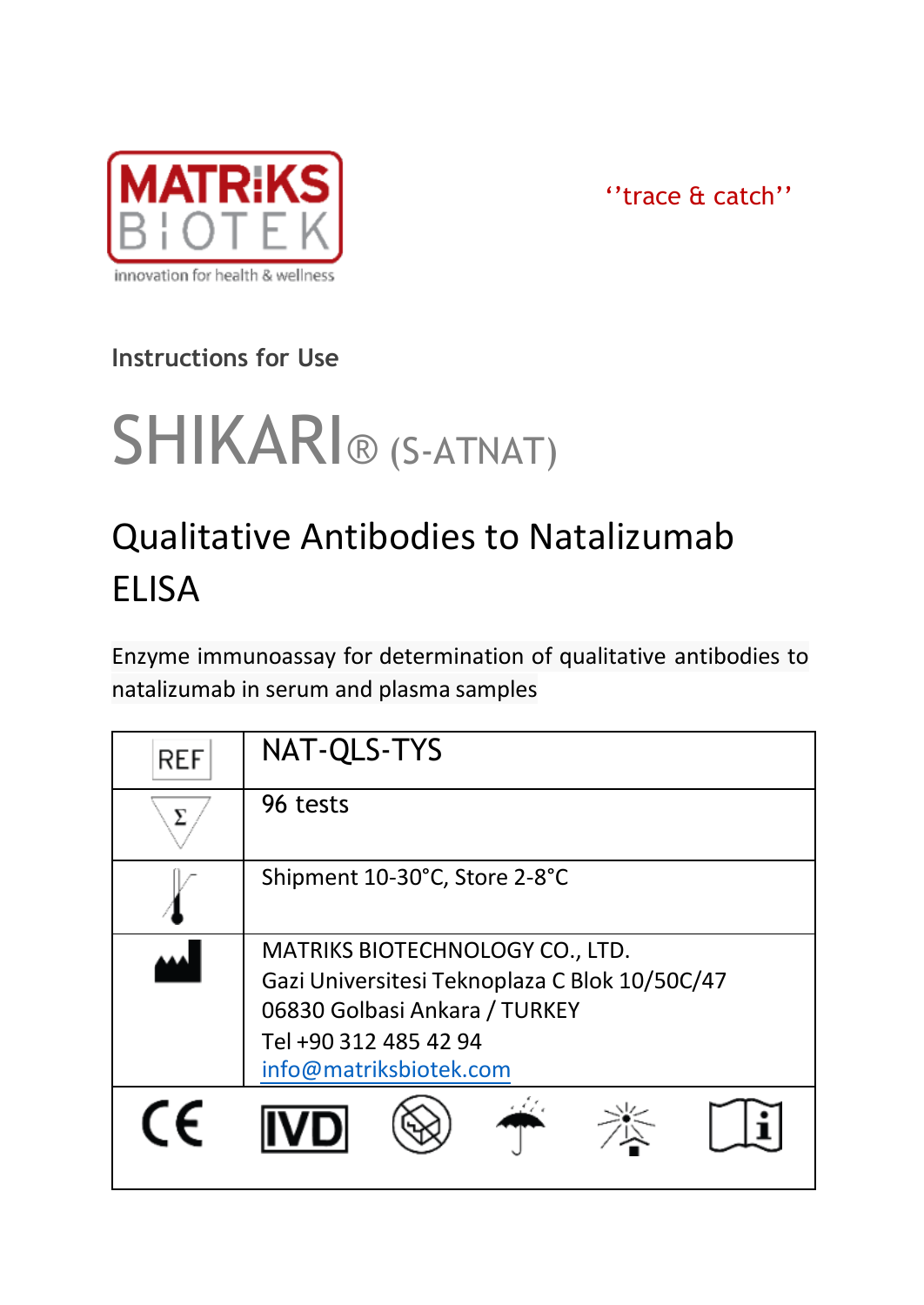# **1. Intended Use**

SHIKARI® Qualitative Antibodies to Natalizumab ELISA has been especially developed for the qualitative analysis of antibodies to natalizumab in serum and plasma samples. SHIKARI® Qualitative Antibodies to Infliximab ELISA is optimized with Tysabri®.

#### **2. General Information**

Humanized IgG4k monoclonal antibody produced in murine myeloma cells. Natalizumab contains human framework regions and the complementarity-determining regions of a murine antibody that binds to a4-integrin. Natalizumab was voluntarily withdrawn from U.S. market because of risk of Progressive multifocal leukoencephalopathy (PML).

In multiple sclerosis, lesions are believed to occur when activated inflammatory cells, including T-lymphocytes, cross the blood-brain barrier (BBB). Leukocyte migration across the BBB involves interaction between adhesion molecules on inflammatory cells, and their counter-receptors present on endothelial cells of the vessel wall. The clinical effect of natalizumab in multiple sclerosis may be a secondary result of its blockade of the molecular interaction of a 4b 1-integrin expressed by inflammatory cells with VCAM-1 on vascular endothelial cells, and with CS-1 and/or osteopontin expressed by parenchymal cells in the brain. α4-integrin is required for white blood cells to move into organs, therefore, natalizumab prevents these immune cells from crossing blood vessel walls to reach affected organs thereby decreasing inflamation.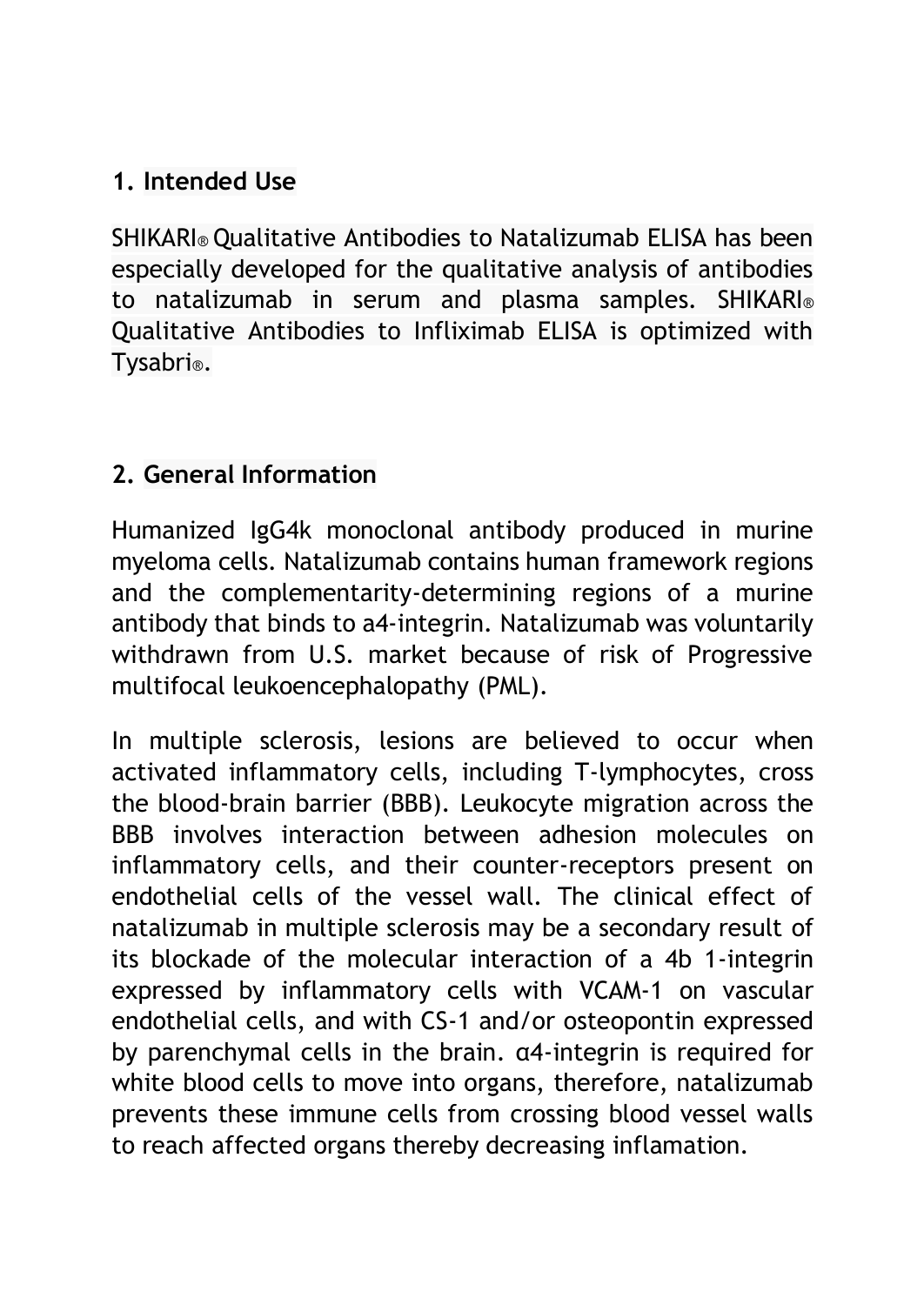Several randomized controlled trials have demonstrated that natalizumab is effective in increasing rates of remission and maintaining symptom-freestatus in patients with Chron's disease. Natalizumab may be appropriate in patients who do not respond to medications that block tumor necrosis factoralpha such as infliximab, with some evidance to support combination treatment of Chron's disesase with natalizumab and infiliximab may be helpful in inducing remission. Treatment of adolescent patients with natalizumab demonstrates an effectiveness similaar to that of adult patients.

SHIKARI® ELISA kits can be used for drug level and anti-drug antibodies measurements. SHIKARI® Natalizumab ELISA products:

| <b>Brand</b>                 | <b>Description</b>        |                                     | <b>Product Code</b> |
|------------------------------|---------------------------|-------------------------------------|---------------------|
| <b>SHIKARI®</b><br>(Q-NAT)   | Natalizumab<br>(Tysabri®) | Free Drug                           | NAT-FD-TYS          |
| <b>SHIKARI®</b><br>(S-ATNAT) | Natalzumab<br>(Tysabri®)  | Antibody screening -<br>Qualitative | NAT-OLS-TYS         |

Check the web page for the whole product list [www.matriksbiotek.com](file:///C:/Users/Matrix/Documents/www.matriksbiotek.com)

#### **3.Test Principle**

Solid phase enzyme-linked immunosorbent assay (ELISA) based on the sandwich principle. Controls and samples (serum or plasma) are incubated in the microtiter plate coated with the drug natalizumab. After incubation, the wells are washed. Then, horse radish peroxidase (HRP) conjugated probe is added and binds to natalizumab antibodies captured by the drug infliximab on the surface of the wells. Following incubation wells are washed and the bound enzymatic activity is detected by addition of chromogen-substrate. Finally, the reaction is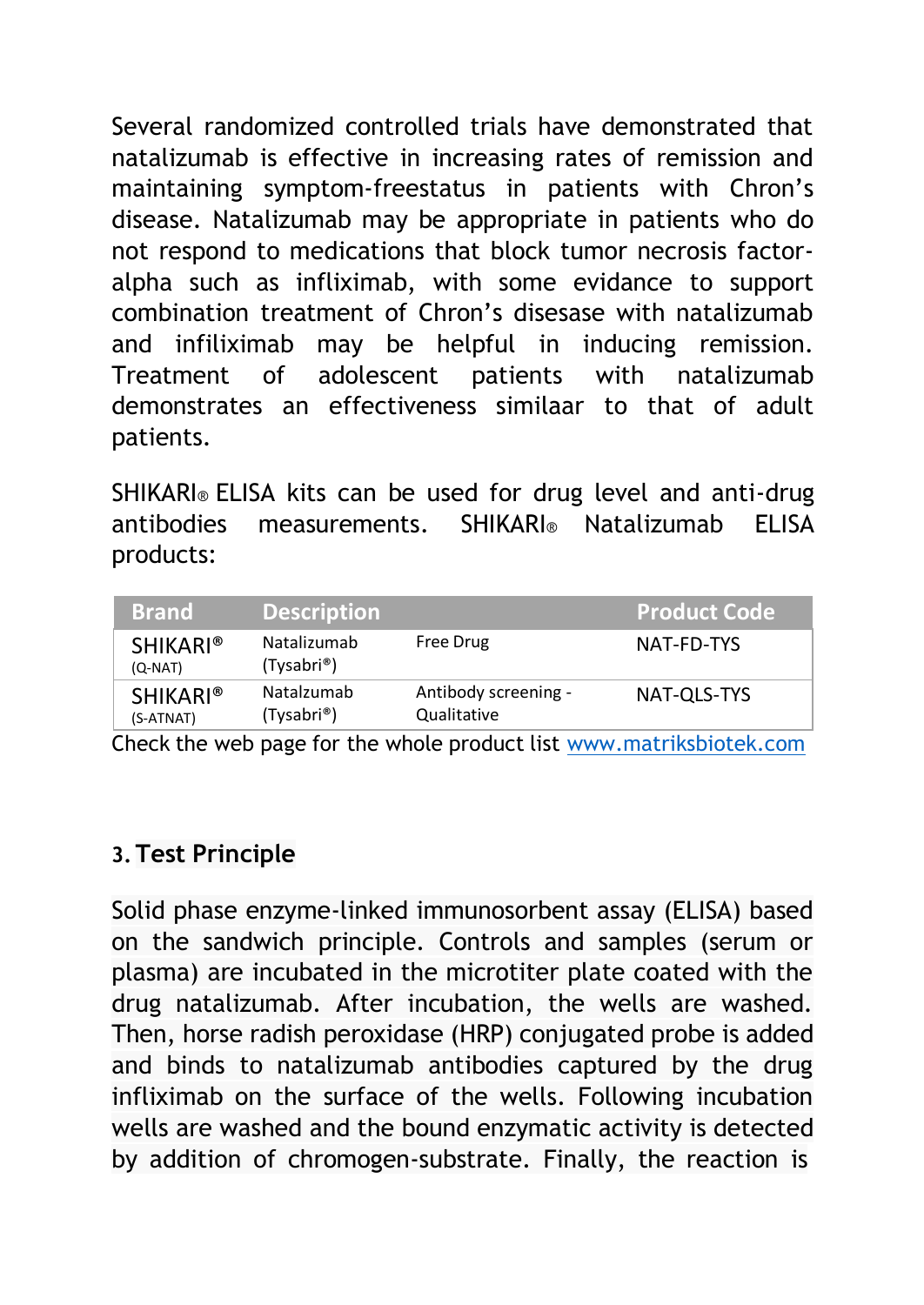terminated with an acidic stop solution. The colour developed is proportional to the amount of natalizumab antibodies in the sample or controls. The results can be evaluated with using cutoff value.

#### **4.Warnings and Precautions**

−For professional use only.

−In case of severe damage of the kit package please contact Matriks Biotek® or your supplier in written form, latest one week after receiving the kit. Do not use damaged components in test runs but keep safe for complaint related issues.

−Obey lot number and expiry date. Do not mix reagents of different lots. Do not use expired reagents.

−Before starting the assay, read the instructions completely and carefully. Use the valid version of the package insert provided with the kit. Be sure that everything is understood. For further information (clinical background, test performance, automation protocols, alternative applications, literature, etc.) please refer to the local distributor.

−Follow good laboratory practice and safety guidelines. Wear lab coats, disposable latex gloves and protective glasses where necessary.

−All reagents of this kit containing human serum or plasma (standards etc.) have beentested and were found negative for HIV I/II, HBsAg and Anti-HCV. However, a presence of these or other infectious agents cannot be excluded absolutely and therefore reagents should be treated as potential biohazards in use and for disposal.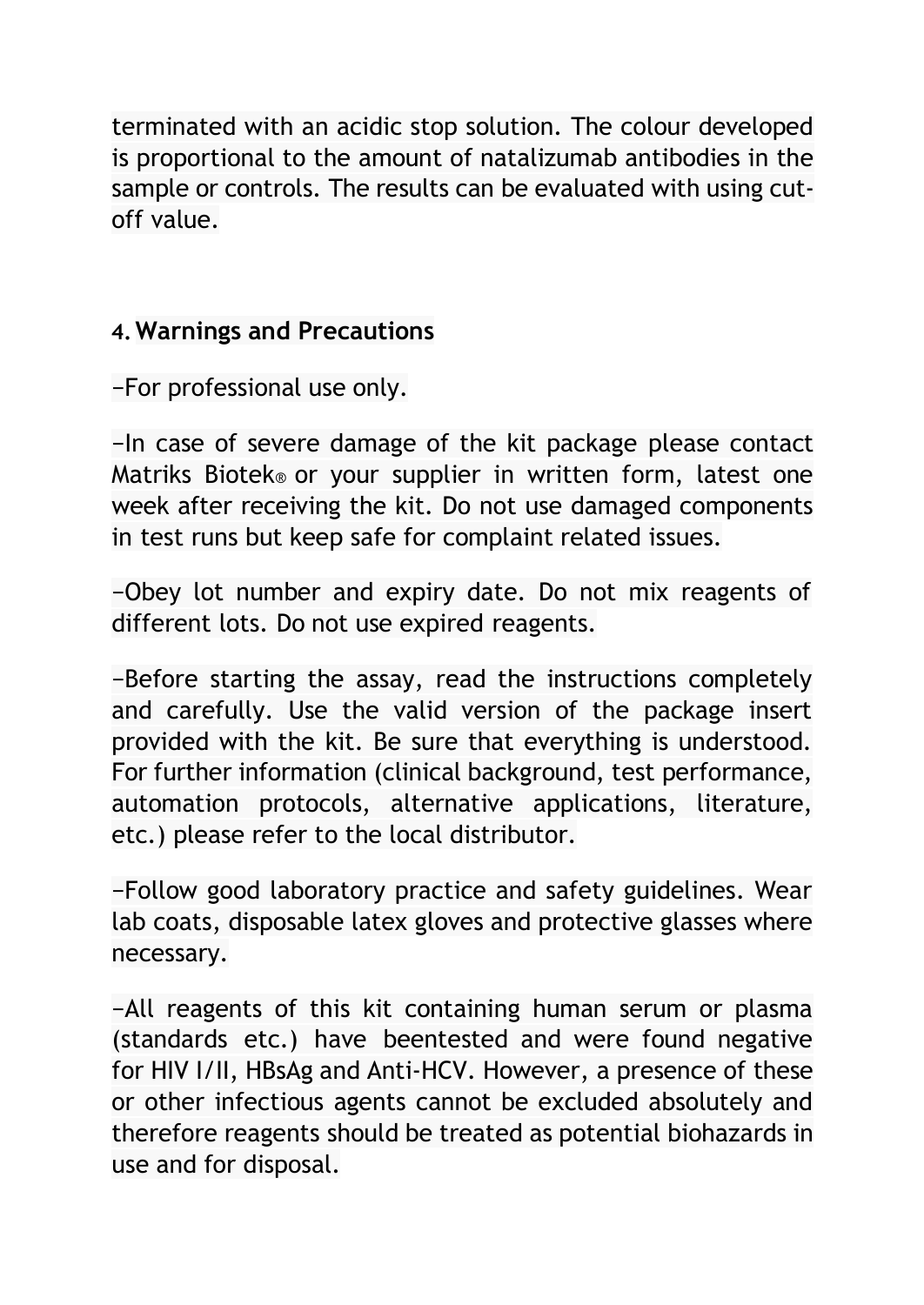−Reagents of this kit containing hazardous material may cause eye and skin irritations. See "Materials supplied", MSDS and labels for details.

−Chemicals and prepared or used reagents must be treated as hazardous waste according the national biohazard safety guidelines or regulations

# **5. Storage and Stability**

The kit is shipped at ambient temperature (10-30°C) and should be stored at 2-8°C for long term storage. Keep away from heat or direct sunlight. The strips of microtiter plate are stable up to the expiry date of the kit in the broken, but tightly closed bag when stored at 2-8°C.

# **6. Specimen (Collection and Storage)**

Serum, Plasma (EDTA, Heparin)

The usual precautions for venipuncture should be observed. Do not use grossly haemolytic, icteric or lipemic specimens. Samples appearing turbid should be centrifuged before testing to remove any particulate material. Avoid repeated freezethaw cycles for serum/plasma samples.

Samples should be diluted with the dilution rate given in the "Pre-test setup instructions" before the test.

Drug infusions may camouflages/mask the presence of antibody to drugs in serum/plasma samples. Therefore, blood sampling time is critical for detection of antibodies. It is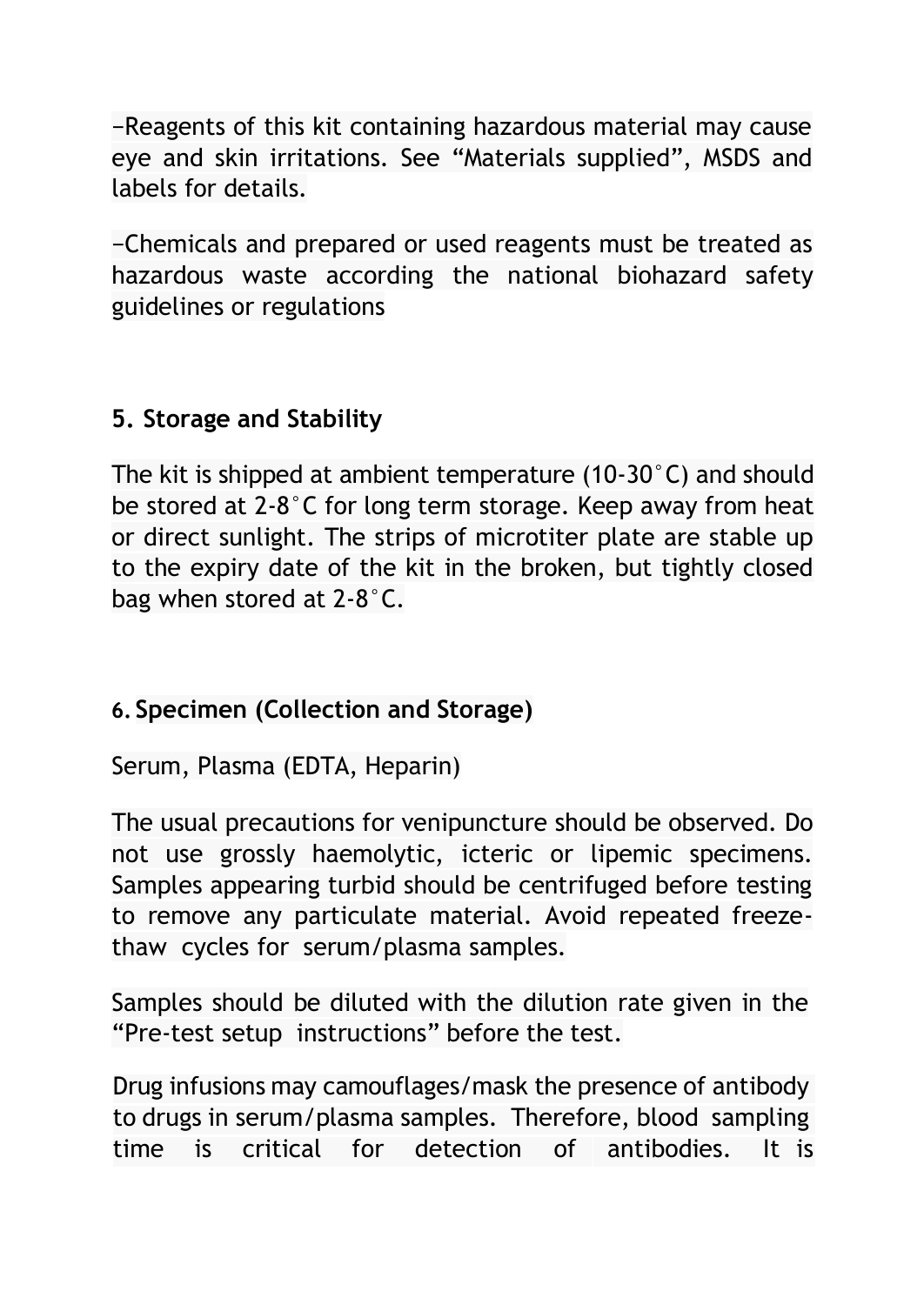recommended to take the blood sample just before the scheduled dose (trough specimen).

| <b>Storage</b>           | $2-8^{\circ}C$ | $-20^{\circ}$ C |
|--------------------------|----------------|-----------------|
| Stability (serum/plasma) | 2 days         | 6 months        |

# **7. Materials Supplied**

| <b>Microtiter Plate</b> | $1 \times 12 \times 8$ | <b>Microtiter plate</b><br>Break apart strips. Microtiter<br>plate with 12 rows each of 8<br>wells coated with natalizumab. |
|-------------------------|------------------------|-----------------------------------------------------------------------------------------------------------------------------|
|                         | $1 \text{ ml}$         |                                                                                                                             |
|                         | (negative)             | <b>Control Negative &amp; Positive</b>                                                                                      |
| <b>Controls</b>         | 1 mL                   | Ready to use. Contains human<br>serum and stabilizer, <0,1%                                                                 |
|                         | (positive)             | NaN <sub>3</sub>                                                                                                            |
| <b>Assay Buffer</b>     | $1 \times 50$ ml       | Assay buffer                                                                                                                |
|                         |                        | Ready to use. Blue coloured.<br>Contains proteins, $<$ 0,1 % NaN <sub>3</sub>                                               |
|                         |                        | radish<br>peroxidase<br>Horse<br>conjugated probe                                                                           |
| Conjugate               | $1 \times 12$ ml       | Ready to use. Red coloured.<br>Contains<br><b>HRP</b><br>conjugated<br>probe, stabilizer<br>and<br>preservatives.           |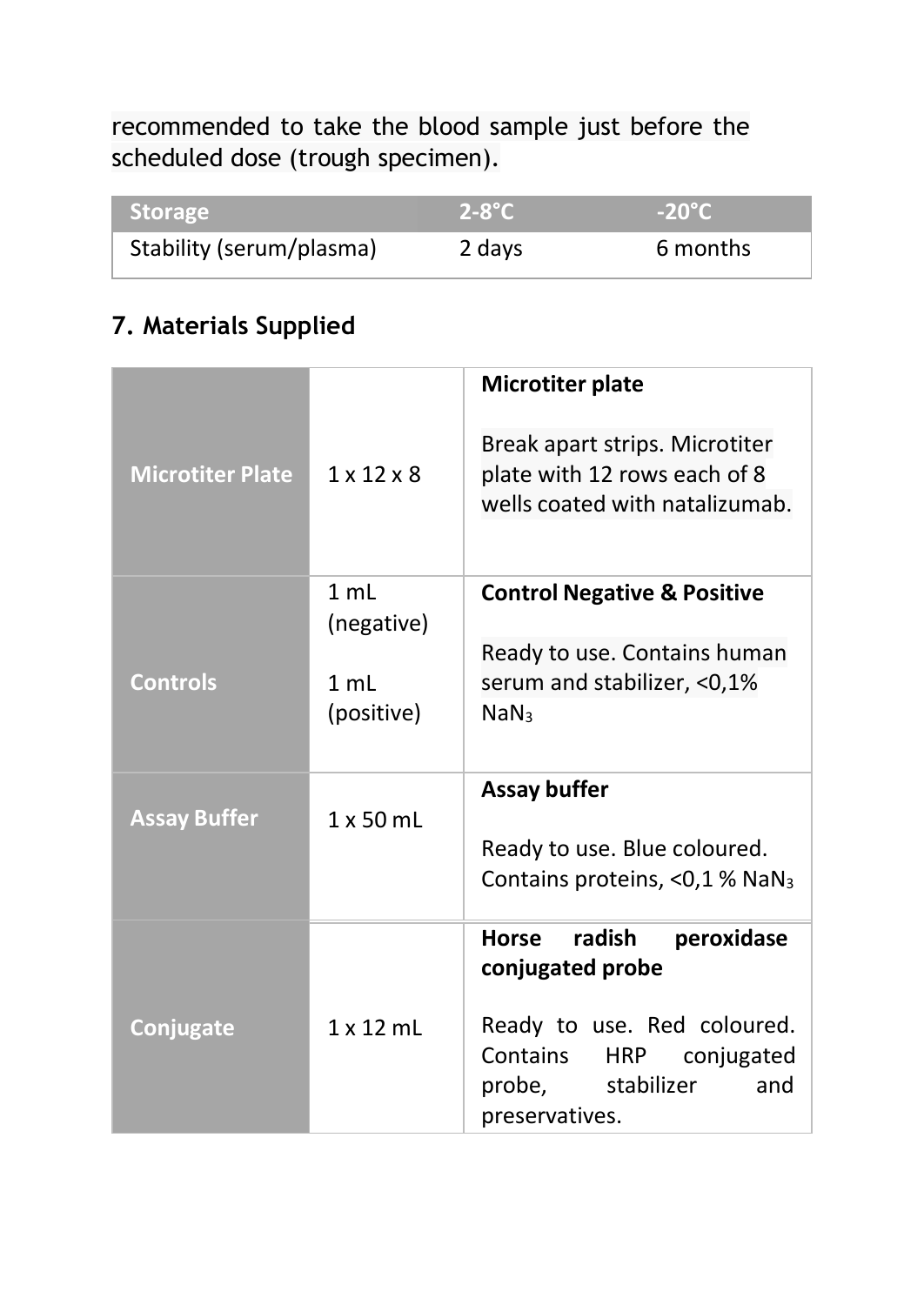| <b>Substrate</b>   | $1 \times 12$ ml | <b>TMB substrate solution</b><br>Ready to use. Contains<br>3,3',5,5'- Tetramethylbenzidine<br>(TMB)                                                                                                    |
|--------------------|------------------|--------------------------------------------------------------------------------------------------------------------------------------------------------------------------------------------------------|
| <b>Stop Buffer</b> | $1 \times 12$ ml | <b>TMB</b> stop solution<br>Ready to use. 1N HCl                                                                                                                                                       |
| <b>Wash Buffer</b> | $1 \times 50$ ml | Wash buffer (20x)<br>Prepared concentrated (20x)<br>and should be diluted with the<br>dilution rate given in the<br>"Pretest setup instructions"<br>before the test. Contains buffer<br>with tween 20. |
| Foil               | $2 \times 1$     | <b>Adhesive Foil</b><br>For covering microtiter plate<br>during incubation                                                                                                                             |

## **8. Materials Required but Not Supplied**

−Micropipettes and tips

−Calibrated measures

−Tubes for sample dilution

washing system −Wash bottle, automated <sub>or semi-automated microtiter plate</sub>

−Microtiter plate reader capable of measuring optical density with a photometer at OD 450nm with reference wavelength 650 nm (450/650 nm)

−Distilled or deionised water, paper towels, pipette tips and timer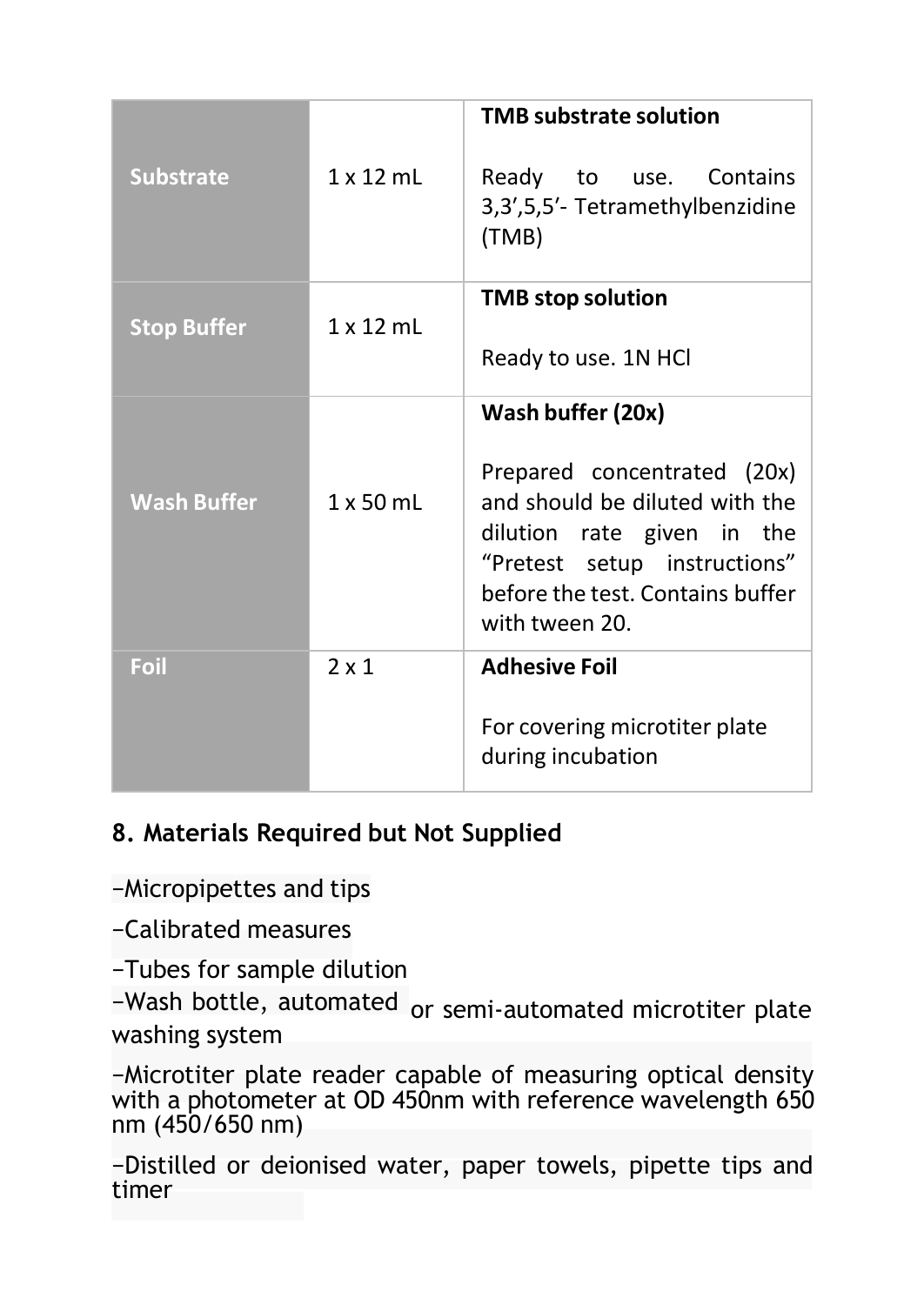#### **9.Procedure Notes**

−Any improper handling of samples or modification of the test procedure may influence the results. The indicated pipetting volumes, incubation times, temperatures and pre-treatment steps must be performed strictly according to the instructions. Use calibrated pipettes and devices only.

−Once the test has been started, all steps should be completed without interruption. Make sure that required reagents, materials and devices are prepared ready at the appropriate time. Allow all reagents and specimens to reach room temperature (18-25°C) and gently swirl each vial of liquid reagent and sample before use. Mix reagents without foaming.

−Avoid contamination of reagents, pipettes and wells/tubes. Use new disposable plastic pipette tips for each reagent, standard or specimen. Do not interchange caps. Always cap not used vials. Do not reuse wells/tubes or reagents.

−Use a pipetting scheme to verify an appropriate plate layout.

−Incubation time affects results. All wells should be handled in the same order and time sequences. It is recommended to use an eight-channel micropipette for pipetting of solutions in all wells.

−Microplate washing is important. Improperly washed wells will give erroneous results. It is recommended to use a multichannel pipette or an automatic microplate washing system. Do not allow the wells to dry between incubations. Do not scratch coated wells during rinsing and aspiration. Rinse and fill all reagentswith care. While rinsing, check that all wells are filled precisely with wash buffer, and that there are no residues in the wells.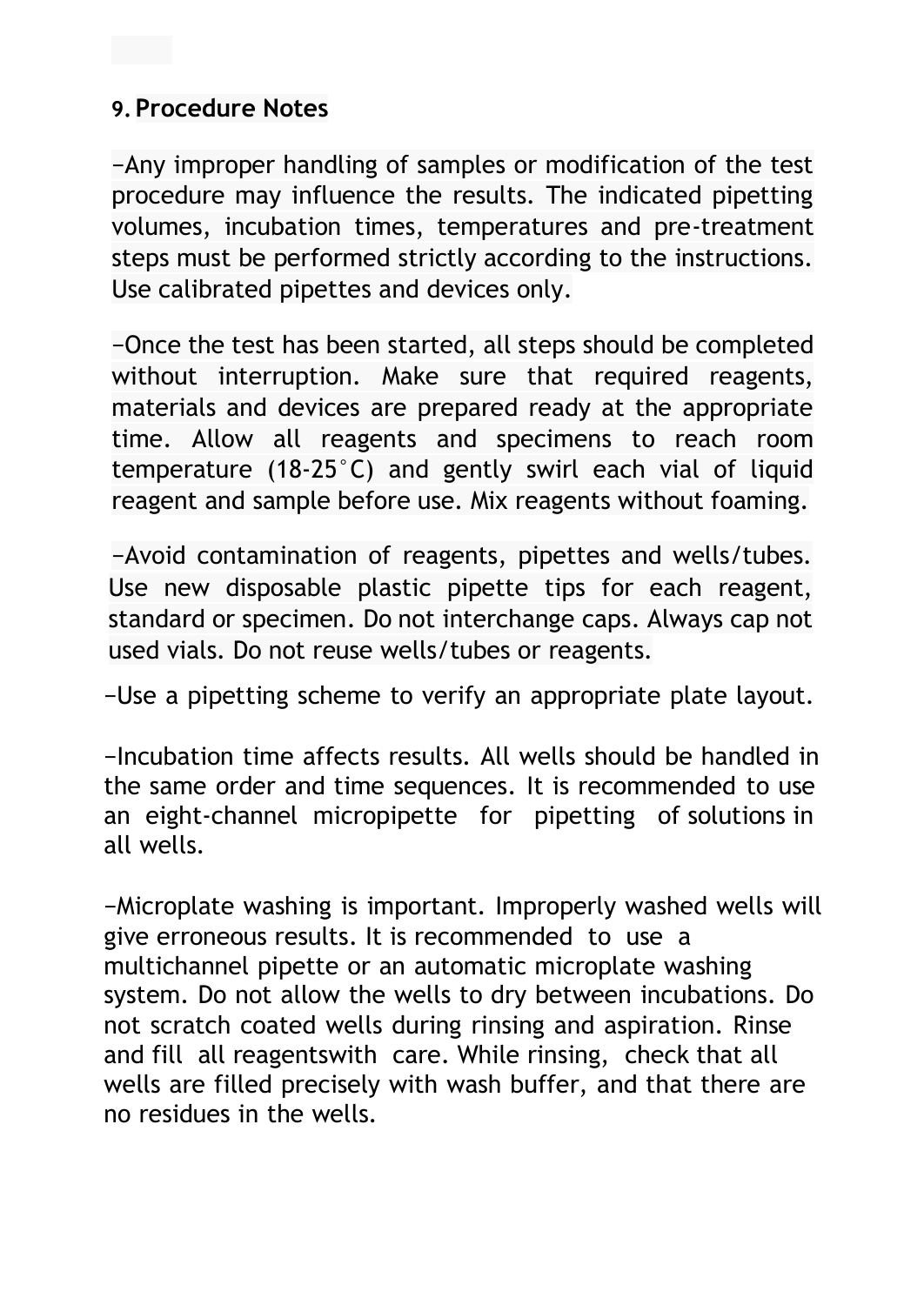the pouch until it reaches room temperature. Unused wells/ tubes should be returned immediately to the resealed pouch including the desiccant. −Humidity affects the coated wells/tubes. Do not open

#### **10. Pre-test Setup Instructions**

#### − Preparation of components

|                       | <u>wasn buner</u>                       |
|-----------------------|-----------------------------------------|
| Component             | (must be prepared before starting assay |
|                       |                                         |
|                       | procedure)                              |
|                       |                                         |
|                       |                                         |
| <b>Dilute</b>         | 10 mL (e.g.)                            |
|                       |                                         |
| <b>With</b>           | Up to 200 mL                            |
|                       |                                         |
| <b>Diluent</b>        | Distilled water                         |
|                       |                                         |
| <b>Dilution Ratio</b> | 1/20                                    |
|                       |                                         |
| <b>Remarks</b>        | Warm up 37°C to dissolve crystals. Mix  |
|                       |                                         |
|                       | vigorously                              |
| <b>Storage</b>        | $2 - 8^\circ C$                         |
|                       |                                         |
| <b>Stability</b>      | 2 weeks                                 |
|                       |                                         |

#### − Dilution of samples

| Sample                | Serum/Plasma                                        |
|-----------------------|-----------------------------------------------------|
| <b>Diluent</b>        | Assay buffer                                        |
| <b>Dilution Ratio</b> | 1/10                                                |
| <b>Remarks</b>        | 1/10 dilution<br>20 µL sample + 180 µL assay buffer |

Patient samples with a concentration of drug above the measuring range are to be rated as > "Highest Standard (Standard A)". The result must not be extrapolated. The patient sample in question should be further diluted with assay buffer and retested.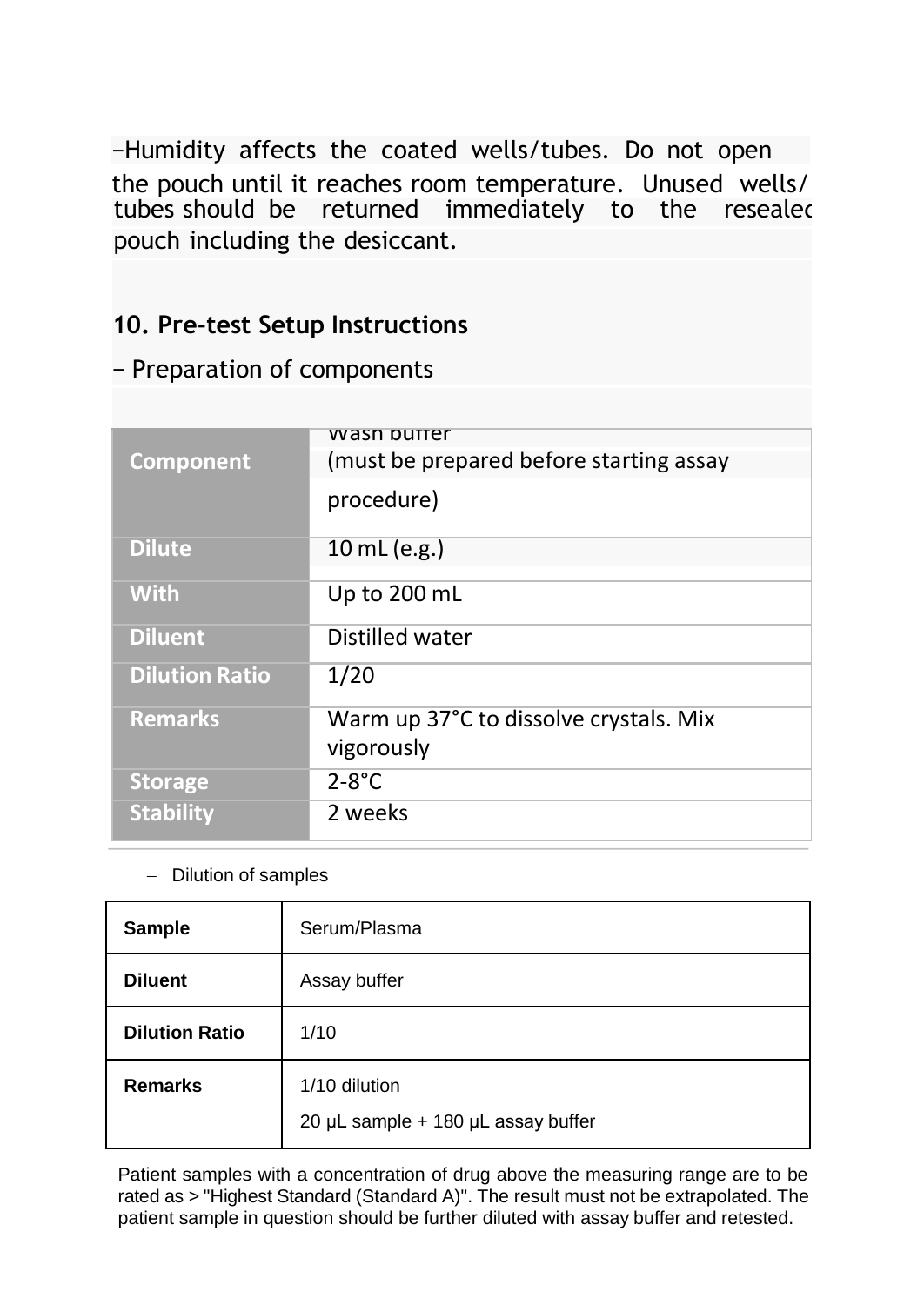# **11. Test Procedure**

|                | Total assay time: 140 minutes                                                                                                                                                             |
|----------------|-------------------------------------------------------------------------------------------------------------------------------------------------------------------------------------------|
| 1              | Pipette 100 µL of each "Negative control", "Positive control"<br>and diluted samples into the respective wells of microtiter<br>plate.<br>Wells                                           |
|                | A1: Negative control*<br>B1: Negative control*<br>C1: Positive control<br>D1 and on: Samples*<br>It is advised to run more than one "Negative control"                                    |
|                | samples. Negative control studies can be duplicated or<br>triplicated in order to take the mean value.                                                                                    |
| $\overline{2}$ | Cover the plate with adhesive foil. Briefly mix contents by<br>gently shaking the plate. Incubate 60 minutes at room<br>temperature (18-25°C).                                            |
| 3              | Remove adhesive foil. Discard incubation solution. Wash<br>plate three times each with 300 µL "Wash Buffer". Remove<br>excess solution by tapping the inverted plate on a paper<br>towel. |
| 4              | Pipette 100 µL "Conjugate" into each well.                                                                                                                                                |
| 5              | Cover the plate with adhesive foil. Incubate 60 minutes at<br>room temperature (18-25°C).                                                                                                 |
| 6              | Remove adhesive foil. Discard incubation solution. Wash<br>plate three times each with 300 µL "Wash Buffer". Remove<br>excess solution by tapping the inverted plate on a paper<br>towel. |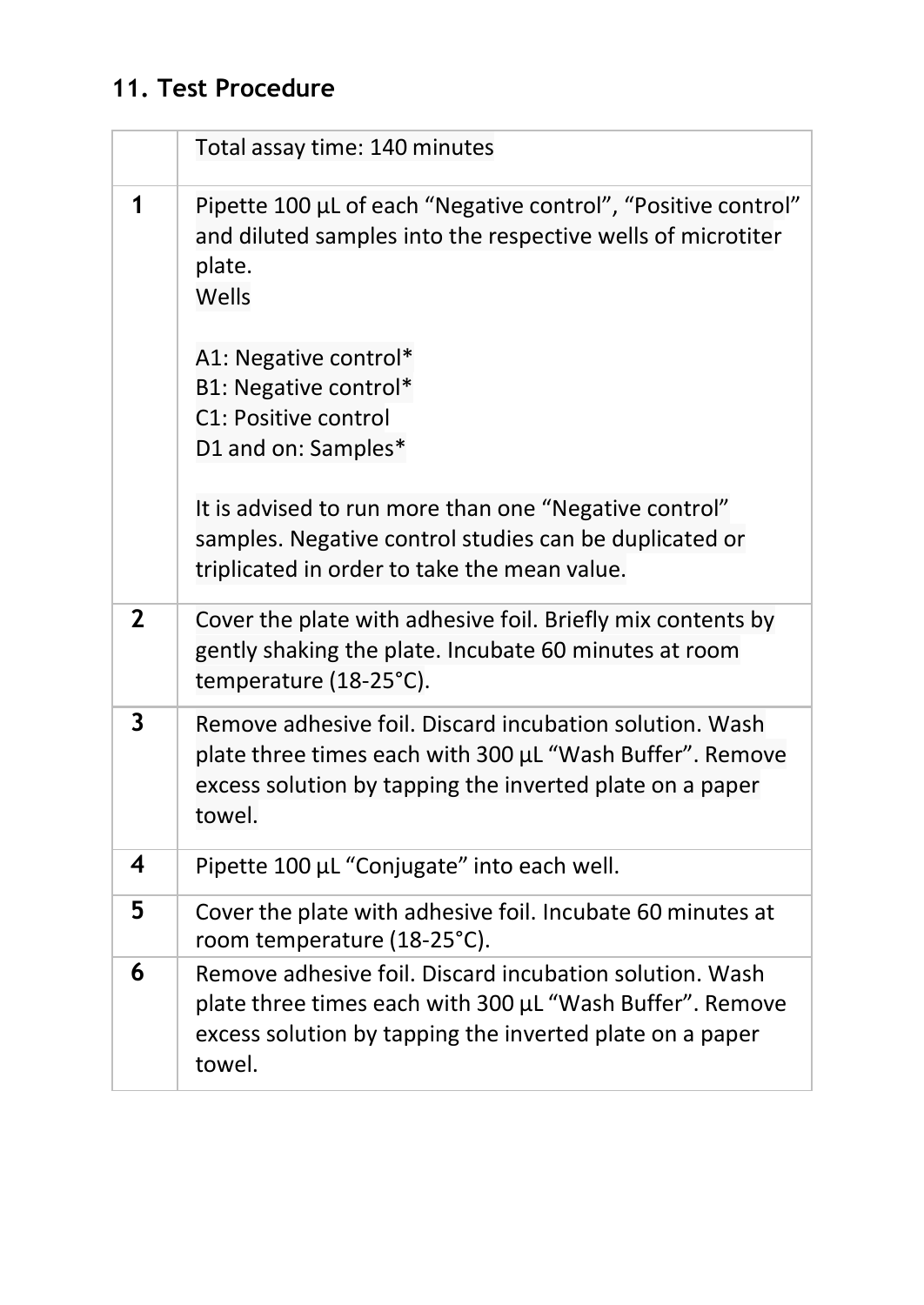| 7  | Pipette 100 µL "Substrate" into each well.                                                                                                                               |
|----|--------------------------------------------------------------------------------------------------------------------------------------------------------------------------|
| 8  | Incubate 20 minutes without adhesive foil at room<br>temperature (18-25°C) in the dark.                                                                                  |
| 9  | Stop the substrate reaction by adding 100 µL "Stop<br>Solution" into each well. Briefly mix contents by gently<br>shaking the plate. Colour changes from blue to yellow. |
| 10 | Measure optical density with a photometer at OD 450nm<br>with reference wavelength 650 nm (450/650 nm) within 30<br>minutes after pipetting the "Stop Solution".         |

# **12. Quality Control**

The test results are only valid if the test has been performed following the instructions. Moreover, the user must strictly adhere to the rules of GLP (Good Laboratory Practice) or other applicable standards/laws. For the run to be valid, the OD 450/650 nmof positive control should be >1,500 and the OD 450/650 nm of each negative control should be <0,150. In case of any deviation the following technical issues (but not limited to) should be reviewed: Expiration dates of reagents, storage conditions, pipettes, devices, incubation conditions, washing methods, etc.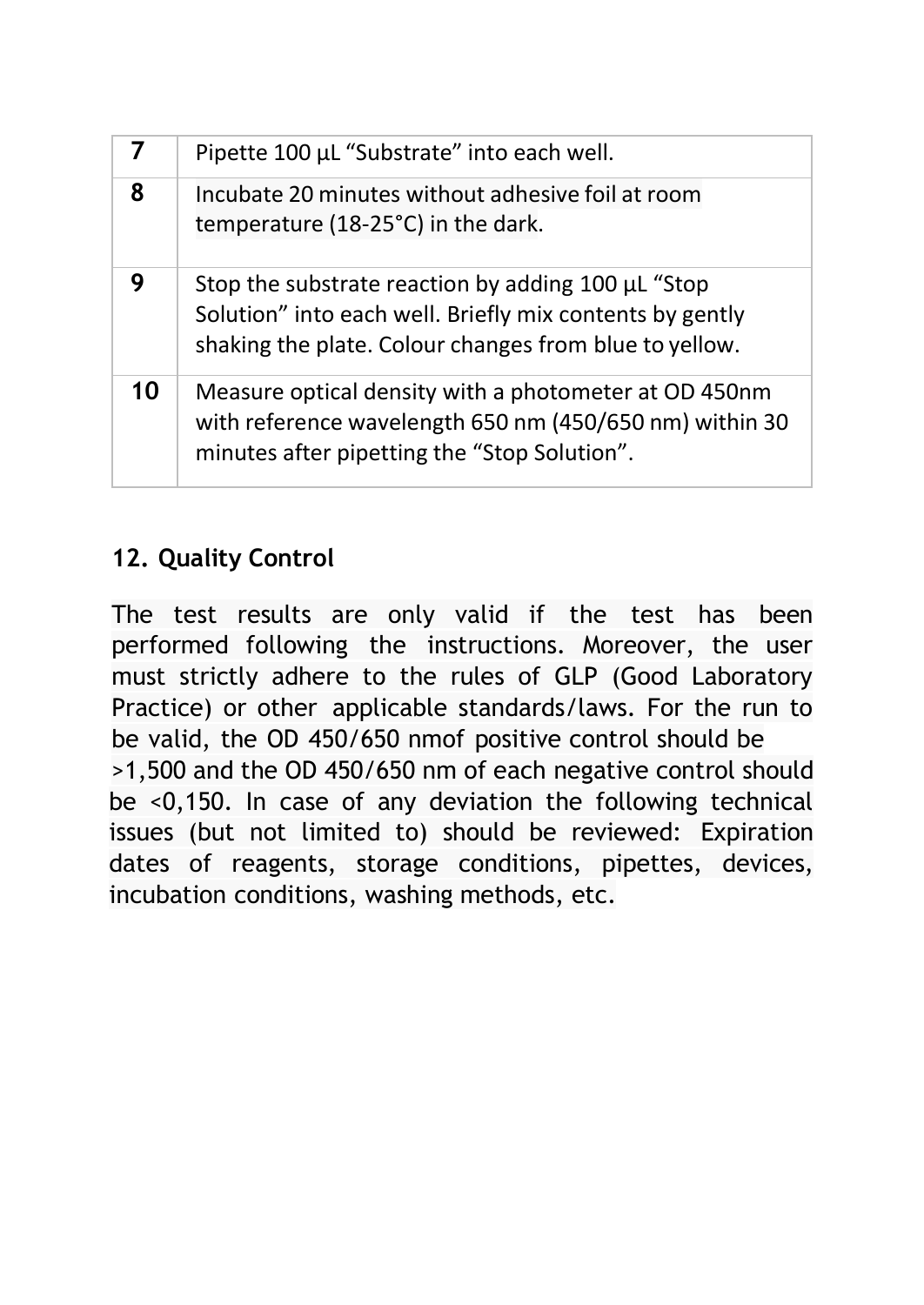# **13. Calculation and Interpretation of Results**

The results are evaluated by a cut-off value which is estimated by multiplying the mean OD 450/650 nm of the negative controls by 3.

e.g.

If "Sample OD 450/650 / the mean negative control OD 450/650 ≥3"

then the sample is POSITIVE

If "Sample OD 450/650/ the mean negative control OD 450/650 <3"

then the sample is NEGATIVE

Note: The cut-off information provided with this kit can only be considered as a recommendation. Cut-off values must be calculated/set or verified according to scientific standards by the users/laboratories.

## **14. Analytical Performance**

−Specificity: There is no cross reaction with native serum immunoglobulin

−Precision: Intra-assay and inter-assay CVs <30%

−Cut-off: Cut-off values must be calculated/set or verified according to scientific standards by the users/laboratories.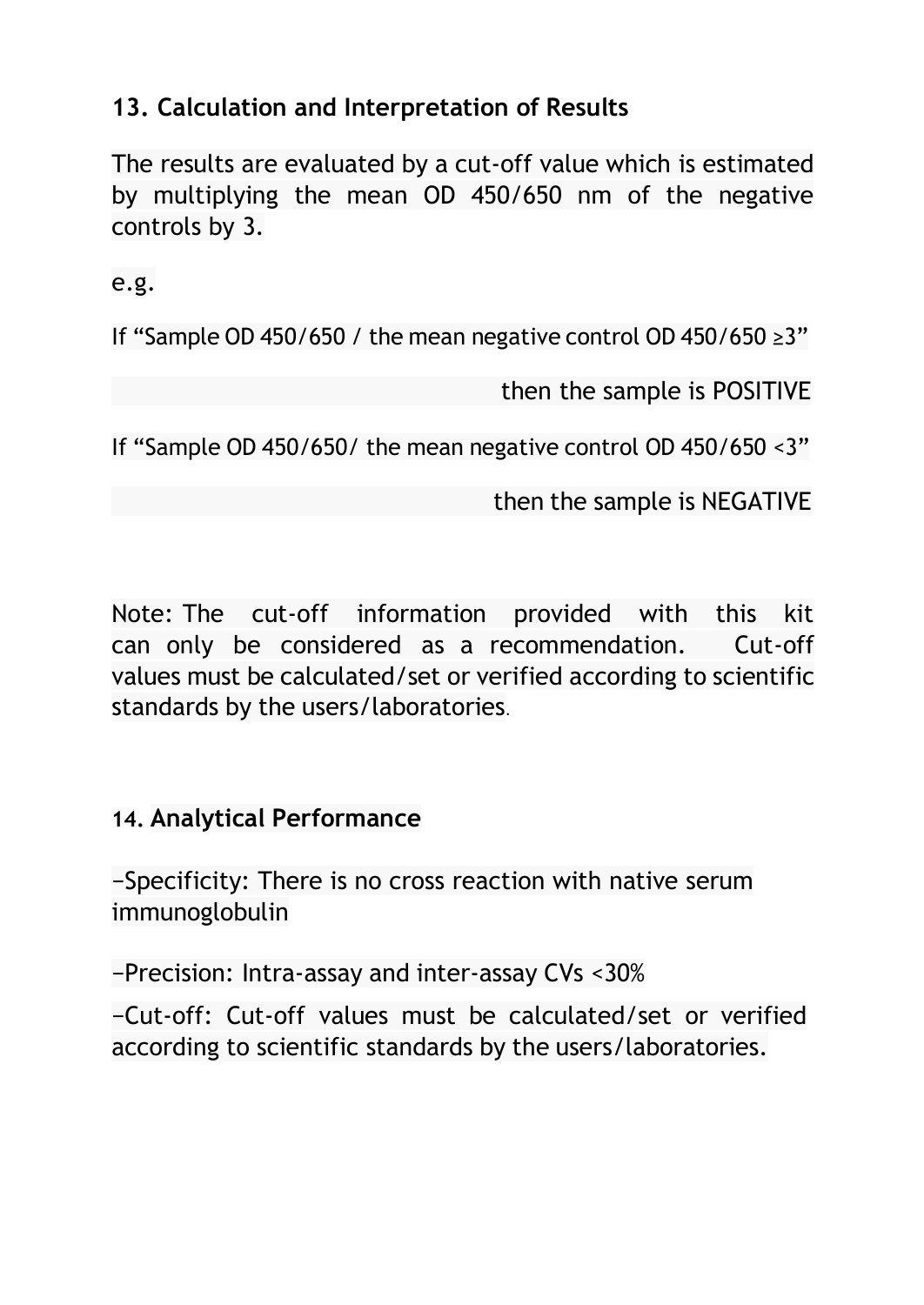The "Quality control certificate" contains lot specific analytical performance data and is supplied separately with each kit. If some further analytical performance data is needed, please refer to the local distributor.

# **15. Automation**

SHIKARI® Natalizumab ELISA is also suitable to run on automated ELISA processors.

# **16. Symbols and Cautions**

|            | Manufacturer                        |                |                                       |
|------------|-------------------------------------|----------------|---------------------------------------|
|            | Production date                     |                | See instruction for use               |
|            | Expiry date                         |                | Caution                               |
| LOT        | Lot number                          | IVD.           | In vitro diagnostic medical<br>device |
| <b>REF</b> | Catalog number                      | CONTROL        | Control                               |
|            | Do not use if package is<br>damaged | CONTROL        | Negative control                      |
| 迷          | Keep away from sunlight             | <b>CONTROL</b> | Positive control                      |
|            | Keep dry                            | Σ              | Number of tests                       |

*According to ISO 15223 C*

**Cautions:** The performance of the kit can be achieved by fully complying with the instructions. Modifications on the test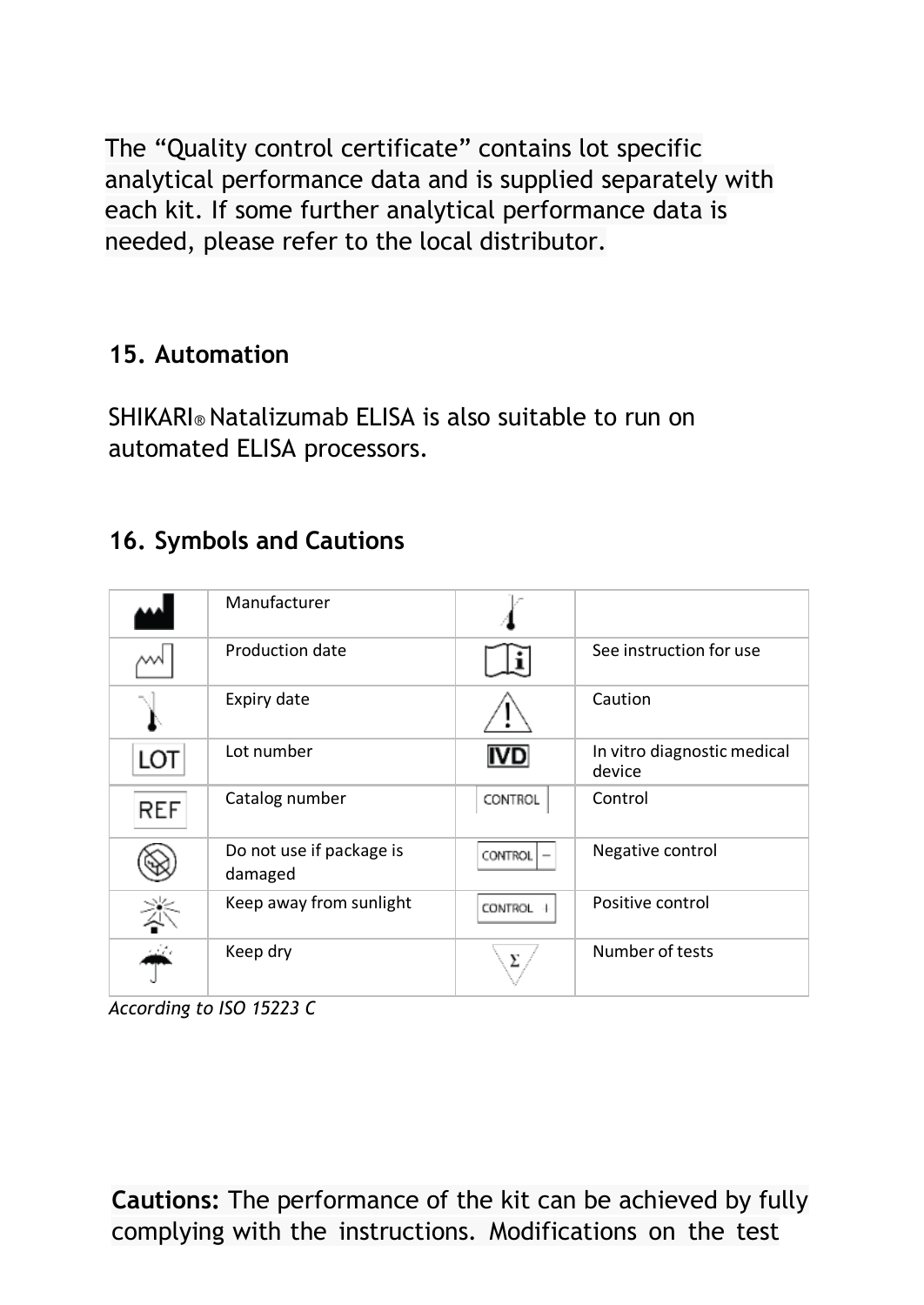procedure can affect the results and these kinds of changes will not be charged as regular complaints. This product is for professional use only and must be used for "Intended use" that is given in the instructions for use. The results themselves should not be the only reason for any therapeutically consequences. They must be correlated to other clinical observations. Cut-off, reference ranges, etc. must be calculated/set according to scientific standards by the users/laboratories. Information in the instructions about cutoff, etc. performance characteristics, can only be considered as a recommendation and does not give any responsibility to the manufacturer.

**Limitations of liability:** The manufacturer's liability is limited to the purchase price of the product in all circumstances. The manufacturer cannot be held responsible for damage to the patient, lost profit, lost sales, damage to property or any other incidental or consequential loss.

**Technical support and complaints:** Technical support can be given upon request. If there is a problem with the product, complaints must be sent written to [info@matriksbiotek.com](mailto:info@matriksbiotek.com) with the technical data (if available) like standard curve, control results, etc. After the necessary examination, written reply will be given.

#### **17. References**

Sheremata WA, Minagar A, Alexander JS, Vollmer T: The role of alpha-4 integrin in the aetiology of multiple sclerosis: current knowledge and therapeutic implications. CNS Drugs. 2005;19(11):909-22. [PubMed:16268663]

Niino M, Bodner C, Simard ML, Alatab S, Gano D, Kim HJ, Trigueiro M, Racicot D, Guerette C, Antel JP, Fournier A,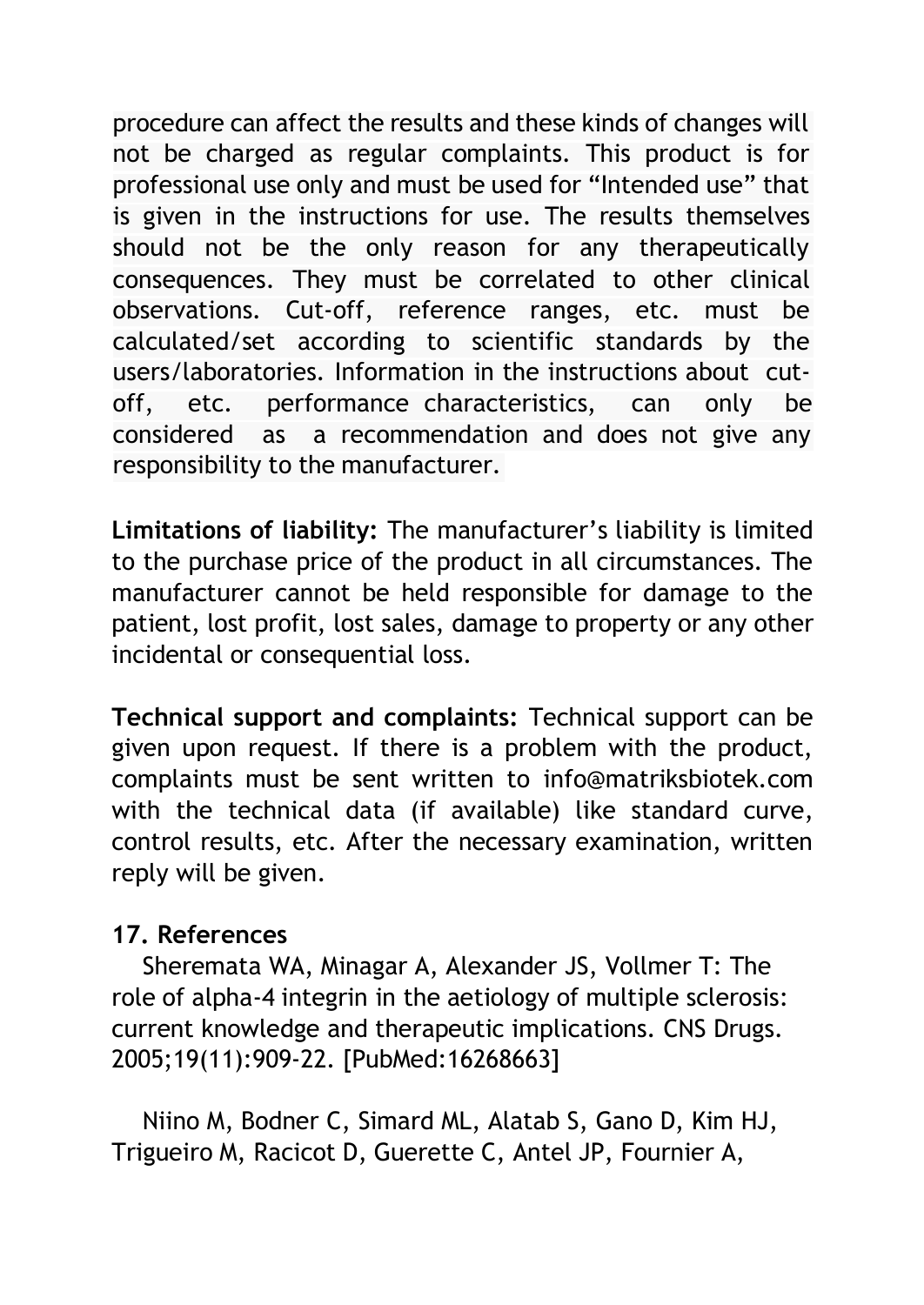Grand'Maison F, Bar-Or A: Natalizumab effects on immune cell responses in multiple sclerosis. Ann Neurol. 2006 May;59(5):748-54. [PubMed:16634035]

Stuve O, Bennett JL: Pharmacological properties, toxicology and scientific rationale for the use of natalizumab (Tysabri) in inflammatory diseases. CNS Drug Rev. 2007 Spring;13(1):79-95. [PubMed:17461891]

Craddock CF, Nakamoto B, Andrews RG, Priestley GV, Papayannopoulou T: Antibodies to VLA4 integrin mobilize long-term repopulating cells and augment cytokine-induced mobilization in primates and mice. Blood. 1997 Dec 15;90(12):4779-88. [PubMed:9389694]

Chen X, Ji ZL, Chen YZ: TTD: Therapeutic Target Database. Nucleic Acids Res. 2002 Jan 1;30(1):412-5. [PubMed:11752352]

Weber F, Breustedt D, Schlicht S, Meyer CA, Niewoehner J, Ebeling M, Freskgard PO, Bruenker P, Singer T, Reth M, Iglesias A: First Infusion Reactions are Mediated by FcgammaRIIIb and Neutrophils. Pharm Res. 2018 Jun 27;35(9):169. doi: 10.1007/s11095-018-2448-8. [PubMed:29951887]

−Tysabri®(Natalizumab) product monograph